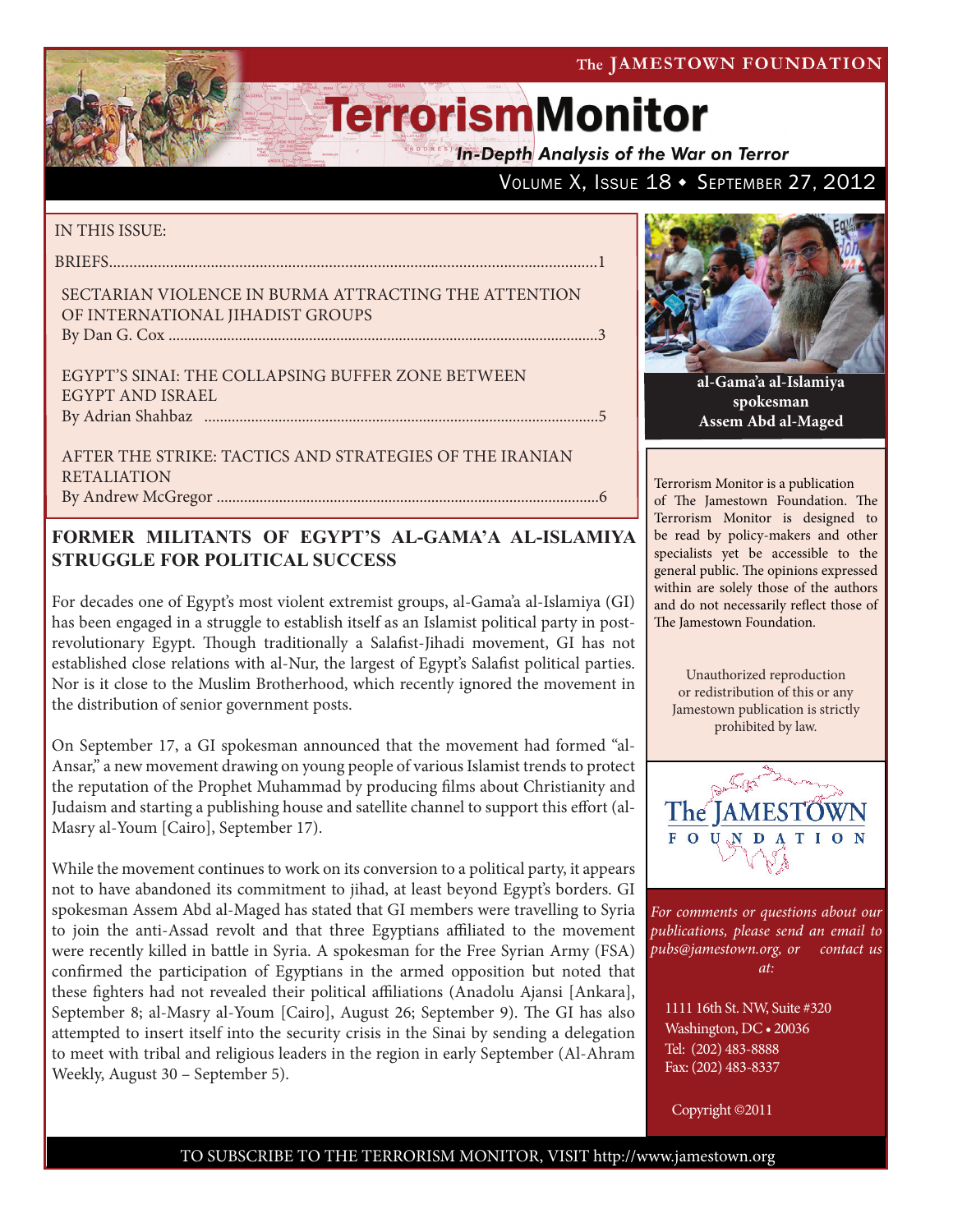The GI is taking a hard stand on Egyptian-American relations, having urged Egyptian president Muhammad Mursi to cancel his September 23 visit to the United States to address the United Nations. Suggesting that the anti-Islamic film The Innocence of Muslims was made under "American auspices," GI spokesman Assem Abd al-Maged argued that Egypt did not need to worry about U.S. cuts in aid to Egypt as such cuts were "not in [the United States'] interest, as they know we are the superpower in the region" (al-Masry al-Youm [Cairo], September 16).

According to an official with the GI's political wing, the Building and Development Party, the movement is prepared to sever its alliance with the Muslim Brotherhood's Freedom and Justice Party following President Mursi's failure to include GI members as presidential advisors, regional governors or members of the National Human Rights Council. The group was especially disturbed by its omission from the latter body, noting that the GI was "the faction persecuted most by the former regime, with 30,000 members having been arrested and 20 of them having died in prison due to torture and diseases" (al-Sharq al-Awsat, September 9; al-Masry al-Youm [Cairo], September 9). There has been some speculation in Egypt that the recent protests at the U.S. Embassy had less to do with anger over the anti-Muslim film than with an opportunity to embarrass the Mursi government after it failed to include the GI in the new government.

Though the Brothers may not be offering much in the way of political appointments, some veteran members of the GI are enjoying a bit of revisionary justice under the new regime. President Mursi pardoned 26 members of GI and its Islamic Jihad offshoot in July. Four members of GI who were sentenced to death in 1999 during Mubarak's rule were released on September 5 pending a ruling in early November on their case. The four were among 43 Egyptians returned to Egypt through the CIA's "extraordinary rendition" program after being sentenced to death in absentia in the "Albanian Returnees" case of 1999 (Ahram Online, September 5; al-Masry al-Youm [Cairo], September 7). The GI members had been charged with attempting to overthrow the government, killing civilians and targeting Christians and the tourism industry.

One of those released, Ahmad Refa'i Taha (indicted in the United States for his role in the 1999 U.S. Embassy bombings in East Africa) has demanded an immediate pardon rather than wait for the November ruling, describing the case as "a huge insult to the revolution and revolutionaries...We are considered the first to fight the former regime, which nobody revolted against like us… We would like people to have shown some appreciation for those who opposed Mubarak and his

## TerrorismMonitor Volume X • Issue 18 • September 27, 2012

regime" (al-Hayat, September 7).

Demands by the GI and other Islamist groups in Egypt and Libya for the release of former GI leader Shaykh Omar Abd al-Rahman from an American prison (where he is serving a life-term for his role in the 1993 World Trade Center bombing) have been supported by President Mursi, who has asked for the Shaykh's release on humanitarian grounds.

In the coming parliamentary elections, GI may seek to capitalize on growing rifts within al-Nur, the largest of the Salafist political parties (Ahram Online, September 25). According to GI leader Aboud al-Zomor, the movement will seek to form new alliances prior to the elections and is determined to increase the handful of seats won in last year's contest (al-Masry al-Youm [Cairo], August 30). Aboud and his brother Tarek, both prominent GI leaders, were released from prison in March, 2011 after having been convicted in 1984 for their admitted roles in planning the assassination of former Egyptian president Anwar al-Sadat. Aboud has since apologized, not for killing Sadat, but for creating the conditions that led to Hosni Mubarak's authoritarian 30-year rule.

## **INTELLIGENCE CHIEF ABDULLAH AL-SENUSSI EXTRADITED TO LIBYA TO REVEAL SECRETS**

Libya's most-wanted man, former intelligence chief Abdullah al-Senussi, was extradited to Libya on September 5, where he is expected to undergo intense and thorough interrogation by Libyan authorities and possibly security officials of some of the other nations in which al-Senussi is wanted for various major crimes such as terrorism, murder and kidnapping (Agence Mauritanienne d'Information, September 5).

After several months of unconfirmed reports of arrests and escapes, al-Senussi was arrested in Nouakchott in March and eventually charged with illegal entry to Mauritania and the use of forged documents (AFP, September 5). Mauritanian authorities were initially reluctant to return al-Senussi, saying he would have to face the minor charges facing him in Mauritania first. Al-Senussi is now being held in the small maximum security Hudba al-Gassi prison in Tripoli, where many former members of the Qaddafi regime are being held. The current roster of prisoners in the facility includes three former Prime Ministers and former military intelligence chief Mustafa al-Kharroubi.

Before leaving Mauritania, Lebanese authorities succeeded in obtaining permission to interrogate as-Senussi regarding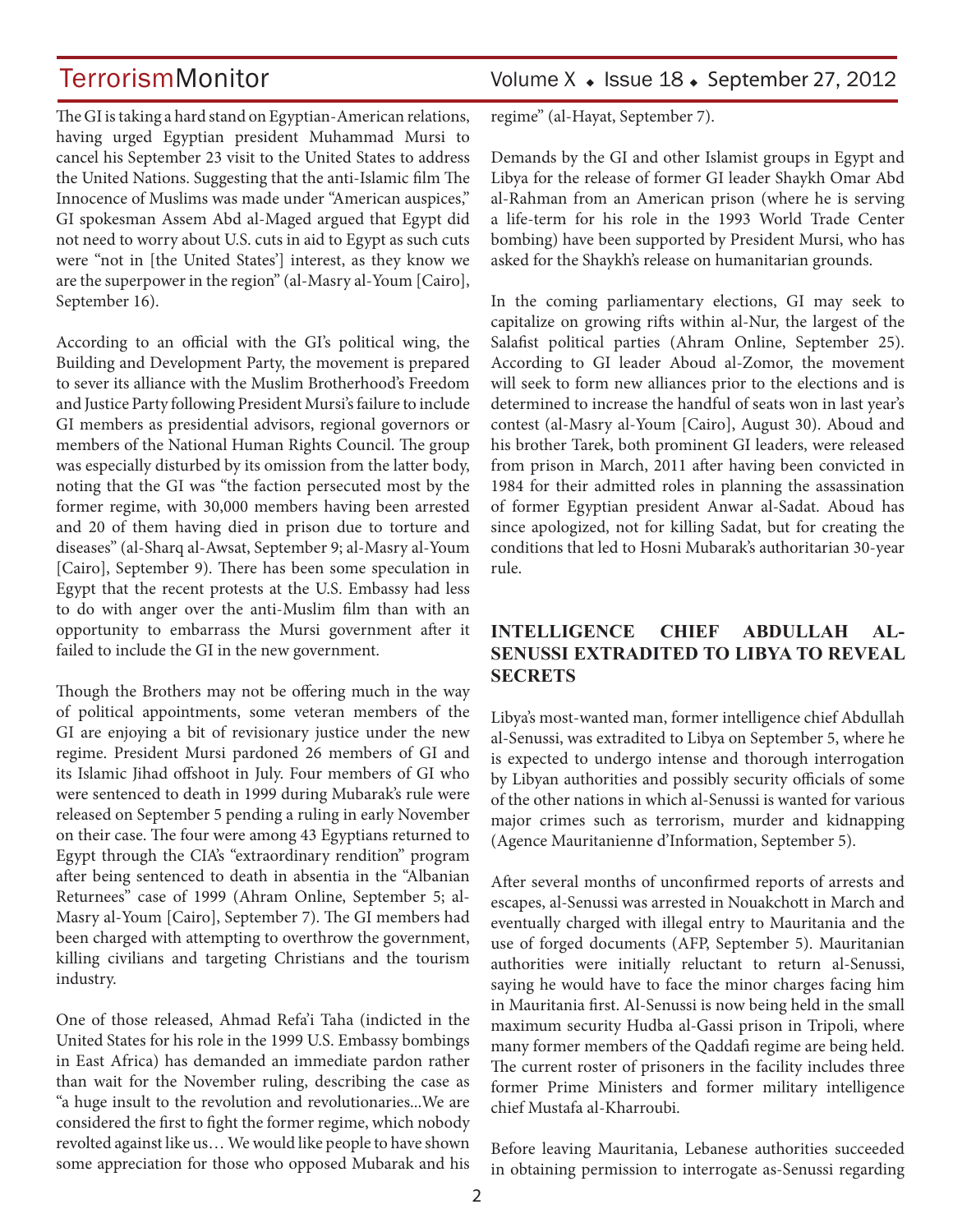the disappearance in Tripoli of Lebanese Shiite leaders and Afwaj al-Muqawama al-Lubnaniya (AMAL) founder Imam Musa al-Sadr and two companions after a heated meeting with Mu'ammar al-Qaddafi in 1978 (see Terrorism Monitor Brief, September 22, 2011; July 26, 2012). Lebanese sources described the session as "insufficient despite its importance" (al-Nahar [Beirut], September 1; September 4).

Al-Senussi, who faces the death penalty if convicted, is rumored to have been tortured on his arrival in Tripoli and to have attempted suicide while in Hudba al-Gassi, but these allegations were denied by the man responsible for keeping him behind bars, Khalid al-Sharif, a former member of the Libyan Islamic Fighting Group (LIFG) and now the head of Libya's National Guard (al-Sharq al-Awsat, September 20). Al-Senussi's jailer maintains that his prisoner is kept in comfortable conditions and provided with appropriate food, but does admit al-Senussi had complained of "humiliations" such as having his trademark bushy hair shorn. Like his former LIFG colleague, Abd al-Hakim Belhadj, al-Sharif is reported to be a candidate for the post of Libyan Interior Minister, an appointment that would mark an utter reversal of the political status quo that existed in Libya for decades.

Al-Senussi was charged by the International Criminal Court with crimes against humanity in June 2011, but is expected to face similar charges in Libya rather than be extradited to The Hague. One issue of concern to Libyan authorities is determining the location of funds Qaddafi stored abroad before they are otherwise accessed or transferred. Al-Senussi is described as the primary defendant in the case surrounding the massacre of over 1,200 Libyan Islamists in Abu Salim prison in 1996 (see Terrorism Monitor Brief, July 29, 2008). The trial of Saif al-Islam al-Qaddafi (currently held by the Zintan militia) has been postponed until further evidence is gleaned from al-Senussi's interrogation (Tripoli Post, September 7).

According to Libyan prosecutors, al-Senussi has already confessed to the 1993 murder of a leading member of the Libyan opposition, Mansur Rashid al-Kikhia (MENA [Cairo], September 11). A former Foreign Minister and UN Ambassador in the Qaddafi regime, al-Kikhia was not seen again after being kidnapped in Cairo where he was seeking political asylum. Based on al-Senussi's information, a corpse was disinterred in the yard of a Tripoli villa and is currently undergoing DNA testing. Al-Sharif described the leak of al-Senussi's confession as being deliberate and made for "humanitarian reasons."

As the man who best knows the secrets of the Libyan regime and who was responsible for carrying out the late Libyan

## Volume  $X \triangleleft$  Issue 18  $\triangleleft$  September 27, 2012

dictator's darkest plans, al-Senussi is wanted by a variety of nations, including France, where he was convicted in absentia for his role in the 1989 bombing of a French passenger plane that killed 170 people, and by Saudi Arabia, which suspects him of organizing a 2003 plot to assassinate Crown Prince Abdullah.

The United States and a number of international human rights organizations have urged that al-Senussi be given a fair trial, though it is unlikely that any of the possible outcomes of such proceedings could offer anything more than a grim or even short future for the former intelligence chief. Libya is now seeking the extradition of a number of former regime officials from Egypt and has sent a list of wanted individuals to the Egyptian public prosecutor (MENA [Cairo], September 23).

## **Sectarian Violence in Burma Attracting the Attention of International Jihadist Groups**

#### *Dan G. Cox*

Burma has undergone significant changes in recent years, as increasing pressure from the United States and other Western powers to democratize and respect human rights has mounted. The work of political dissident Aung San Suu Kyi's, which won her a Nobel Peace prize and inspired at least some rudimentary efforts toward Burmese democratization, is emblematic of the loosening of the military dictatorship's hold on the reins of power. However, democracy and respect for human rights are not guaranteed. In fact, one group, the Rohingya of Burma's Arakan State (a.k.a. Rakhine State), have experienced historical hatred, violence, and terrorism, a pattern that has re-emerged recently. This is an important issue in Burma's democratization efforts and has the potential to draw outside Islamic fundamentalist and terrorism groups to the region. Even Suu Kyi is suffering some personal embarrassment from the Rohingya situation as she has chosen to stay silent on the human rights abuses perpetrated against this Muslim ethnic group in order (as some have speculated) to shore up her political chances in the 2015 election (Asia News, August 16).

The Rohingya ethnic group traces its roots back to Muslim merchants who traded with and settled in the Bangladesh/ Burma region in the late seventh century. Between one and one and a half million Rohingya currently live in Arakan State with several hundred thousand living in adjacent lands in Bangladesh. Smaller numbers of the group have migrated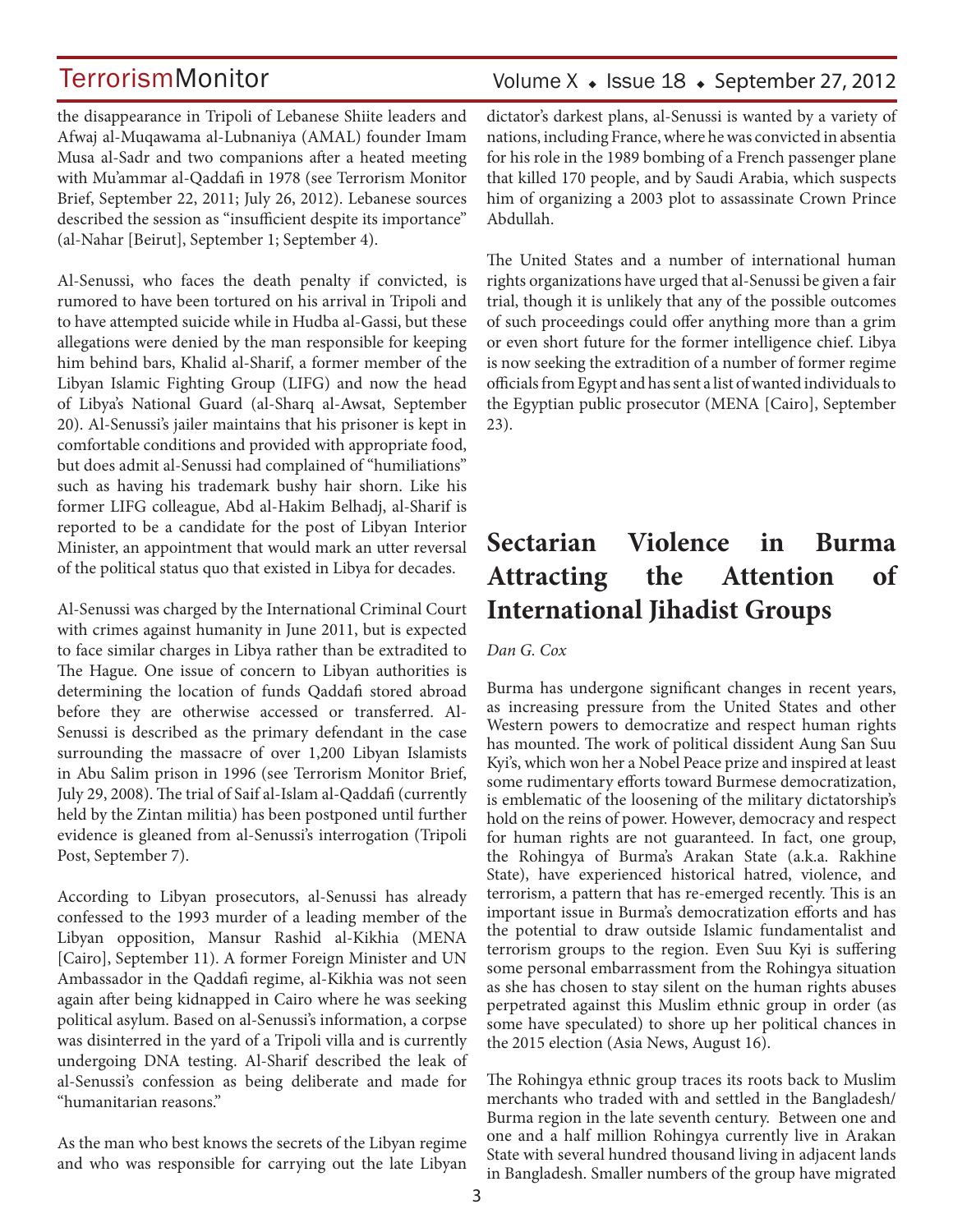to India, Thailand, Malaysia, China, the UAE, and Saudi Arabia (Pakistan Observer, September 5).

Relations between the Buddhist Rhakine (the majority in Arakan State), the Burmese government, and the Rohingya have always been rocky, but reached a head after British colonization was abruptly interrupted in 1942 when Japan invaded Burma. The British had been working on a plan to create an autonomous region for the Rohingya people. After the Japanese were expelled, the Rohinga attempted to force the British to make good on their promise. This failed and in 1948 the Rohingya approached Pakistan to incorporate the Arakan region into the area then controlled by East Pakistan, which would later become Bangladesh. These moves toward autonomy angered the Burmese government and the Buddhist Rhakine living in the area, causing the first wave of violence against the Rohingya.

These events also served as the foundation for a new Rohingya narrative. Though it was clear that the Rohingya had lived in Burma for centuries, the government began to argue that the Rohingya were nothing more than refugees from Bangladesh who needed to be repatriated. This came to a head in 1982 when the military junta government amended the Burmese constitution to define Rohingya as non-Burmese citizens (Pakistan Observer, September 5). This had several negative ramifications for the Rohingya, including loss of educational and voting rights, loss of due process rights and the loss of civil service jobs they had enjoyed under British control. The Rohingya were now more impoverished and susceptible to human rights abuses than ever before.

The latest round of violence was sparked by an incident in which a Rakhine Buddhist woman was allegedly raped and killed by three Muslim men in May (Asia News, August 2). In reaction to an inflammatory version of this event carried in a pamphlet, 300 Buddhists attacked a bus in Toungop killing ten Muslim men (Bangkok Post, September 4). Human Rights Watch reports that government security forces and local police stood by and in some cases may even have colluded in the violence perpetrated against the Rohingya. [1] This incident was followed by reports that police and paramilitary forces opened fire on a group of Muslims in August (Bangkok Post, August 1).

Domestic terrorism targeting the Rohingya is jeopardizing the democratic transition of President U Thein Sein's government. U.S. President Barack Obama and his administration have been working with President Sein on the democratization process. On August 29, the Obama administration waived visa restrictions for President Sein and some of the members of his administration in order to facilitate a meeting in Washington. The restrictions had been in place due to a 2008 law that bars visas for Burmese leaders alleged to be involved in human rights abuses (Myanmar Times, September 3). President Sein has publicly stated that forced deportation of Rohingya to any country that

## TerrorismMonitor Volume X • Issue 18 • September 27, 2012

would take them would be the final solution to the sectarian violence (Bangkok Post, July 12).

Not only do human rights abuses threaten to derail Western support for the development of democracy in Burma, but they also threaten to invite Islamic extremism and terrorism. There is little doubt that the Rhakine campaign against the Rohingya is condoned, if not actually supported, by the current Burmese government. This sectarian violence is feeding into a national strategy of ethnocide aimed at removing the Rohingya from Burmese territory.

The imprisoned Indonesian spiritual leader of the al-Qaedaassociated Jemaah Islamiya movement, Abu Bakr Bashir, threatened to wage a holy war against Burma in retaliation for the sectarian violence (al-Arabiya, August 3). Bashir was able to incite a protest by his loyal supporters outside the Burmese embassy in Jakarta that demanded the Indonesian government cease all aid and support for the Burmese government (Bangkok Post, August 9). Bashir was jailed in June, 2011 for funding a violent terrorist cell in Aceh, Indonesia, but his call to jihad could serve as an invitation for larger terrorist groups like Jemaah Islamiya to intervene in Burma on behalf of the Rohingya. (Bangkok Post, August 3).

The Rohingya crisis has also incited Pakistan's Tehrik-e-Taliban Pakistan (TTP) to threaten terrorist attacks for the first time outside of the Afghanistan/Pakistan region. The TTP recently stated it would present itself as the defender of the Rohingya people and "take revenge for your blood" (Bangkok Post, July 27). The ability of the TTP to commit these attacks is questionable but intelligence sources in the United States believe that the TTP was responsible for the planning of the failed bomb attack in New York's Times Square in 2010 (Bangkok Post, July 27).

The sectarian violence in Burma has also attracted the attention of the Afghan Taliban, who issued an official statement in response:

The Islamic Emirate of Afghanistan, besides considering this crime [i.e. the forced expulsion of the Rohingya] a black scar on the history of mankind, calls on the government of Burma to immediately put a stop to this savagery and barbarism and halt such heart rending historical violations against humans and humanity. They should realize that this is not only a crime against the Muslims of Burma but against all humankind and especially an unforgivable crime against the entire Muslim world. [2]

The claim to the land and rightful citizenship of the Rohingya people is rooted in historical fact. The history of sectarian animosity has fed into the current violence and terrorism in Arakan. The current localized violence against the Rohingya, supported by the military government, has far-reaching ramifications for both the democratization of Burma and the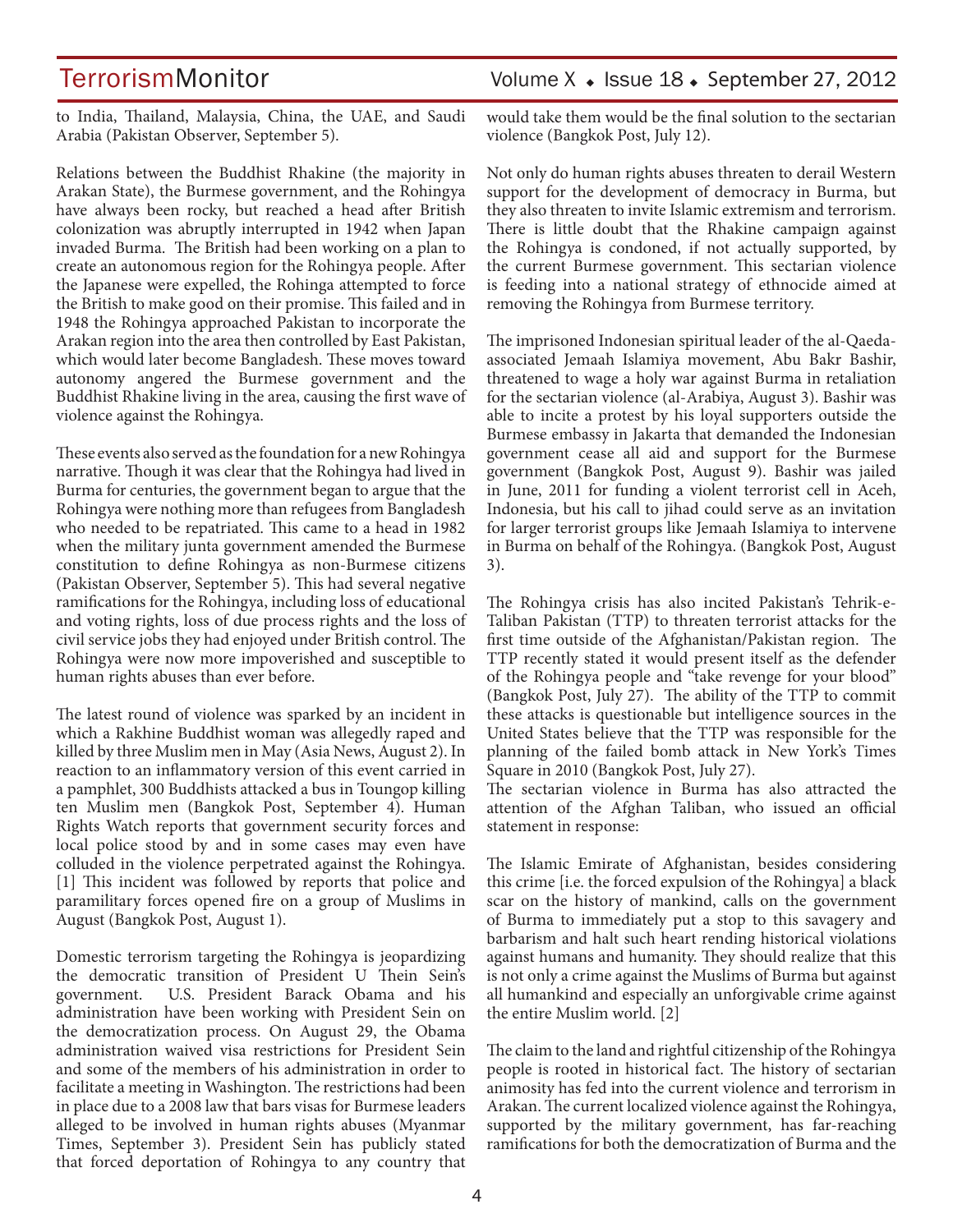potential for outside terrorist organizations to infiltrate the region.

Dan G. Cox is an Associate Professor of Political Science at the United States Army School of Advanced Military Studies, Fort Leavenworth, Kansas. Opinions, conclusions, and recommendations expressed or implied within are solely those of the author, and do not represent the views of the U.S. Army School of Advanced Military Studies, the U.S Army Command and General Staff College, the United States Army, the Department of Defense, or any other U.S. government agency.

#### Note

1. "'The Government Could Have Stopped This,' Sectarian Violence and Ensuing Abuses in Burma's Arakan State," Human Rights Watch, August 2012, p.20, http://www.hrw. org/sites/default/files/reports/burma0812webwcover\_0.pdf.

2. "Statement of Islamic Emirate regarding the bloody tragedy of the Muslims of Burma," Islamic Emirate of Afghanistan, July 20, 2012.

## **Egypt's Sinai: The Collapsing Buffer Zone between Egypt and Israel**

#### *Adrian Shahbaz*

The recent escalation of jihadi activity in the Sinai Peninsula has added a new dimension to the geostrategic uncertainties of the post-Mubarak era. Like the fallen regime, the Sinai served as a buffer in the cold peace between the Egyptian and Israeli populations. With the Egyptian military in the Sinai suffering its greatest personnel losses since the 1970s, public anger has been channeled into loud calls to renegotiate the 1978 Camp David Accords to restore full Egyptian sovereignty over the peninsula. However, senior Egyptian officials have remained quiet about the issue, focusing their efforts instead on rooting out Salafi militants and addressing the root causes of instability in Sinai and, to an extent, the Gaza Strip as well.

Sixteen Egyptian soldiers were killed on August 5 by Salafi militants en route to the Kerem Shalom border crossing into Israel. The assailants were met with resistance from the Israeli Defense Force (IDF) Bedouin Reconnaissance Battalion before their stolen armored personnel carrier was destroyed by an Israeli Air Force (IAF) strike inside Israeli territory. Another pick-up truck ridden with explosives was blown up at the border. Eight militants were killed in the attack, while

## Volume  $X \triangleleft$  Issue 18  $\triangleleft$  September 27, 2012

an estimated 27 retreated into Egypt (Jerusalem Post, August 6; Daily News Egypt, August 7).

In response, President Muhammad Mursi launched "Operation Sinai," calling on security forces to "implement entire control" over the peninsula and the northern towns of al-Arish, Rafah, and Shaykh Zuwayid. This was the second major operation in the area since the revolution; an attack on the al-Arish police station in August 2011 prompted the deployment of two Special Forces brigades and 1,000 soldiers in a campaign dubbed "Operation Eagle" (Bikya Masr [Cairo], August 16, 2011). Egypt's State Security Emergency Court issued 14 death sentences to members of Tawhid wa'l-Jihad in connection with the Arish incident on September 24 (Ahram Online, September 24).

After one month, the military completed "phase one" of operation, killing 32 militants, arresting 58 suspects and closing 31 smuggling tunnels linking Sinai to Gaza. Security forces also seized caches of automatic weapons, mortars, anti-tank mines and anti-aircraft guns from Palestinian and Bedouin jihadis (Al-Shorouk [Cairo], September 9). [1]

Peace discussions between a presidential delegation and tribal leaders were dropped after militants killed an Egyptian soldier in a new attack on the northern Sinai security headquarters in al-Arish on September 16, using rocket propelled grenades and automatic weapons in the assault. Fighting also occurred in Rafah and Shaykh Zuwayid, where the army targeted militants with helicopters and dozens of APCs. Earlier that day, security forces in the village of Mahdia also detained four militants connected with the August 5 attacks (Ma'an News Agency, September 16).

A Sinai-based militant group using the name Ansar Bayt al-Maqdis (Supporters of the Holy Place, i.e. Jerusalem) claimed responsibility for an attack on the Israeli border that killed an IDF soldier on September 21, saying it was a response to the Innocence of Muslims film made by "the doomed pigs of the (Coptic) diaspora." [2] The same group has claimed responsibility for earlier cross-border rocket attacks and an attack on the pipeline carrying natural gas from Egypt to Israel.

Egyptian officials have consistently played down fears of an Islamist insurgency in the Sinai. As late as July a security advisor dismissed the jihadist threat, claiming that "Israel, like many parties, has vested interests in making up dangers in Sinai" (Egypt Independent, July 4). Egyptian Intelligence Chief Murad Mowafi came under heavy criticism for his unpreparedness, especially given that Israeli officials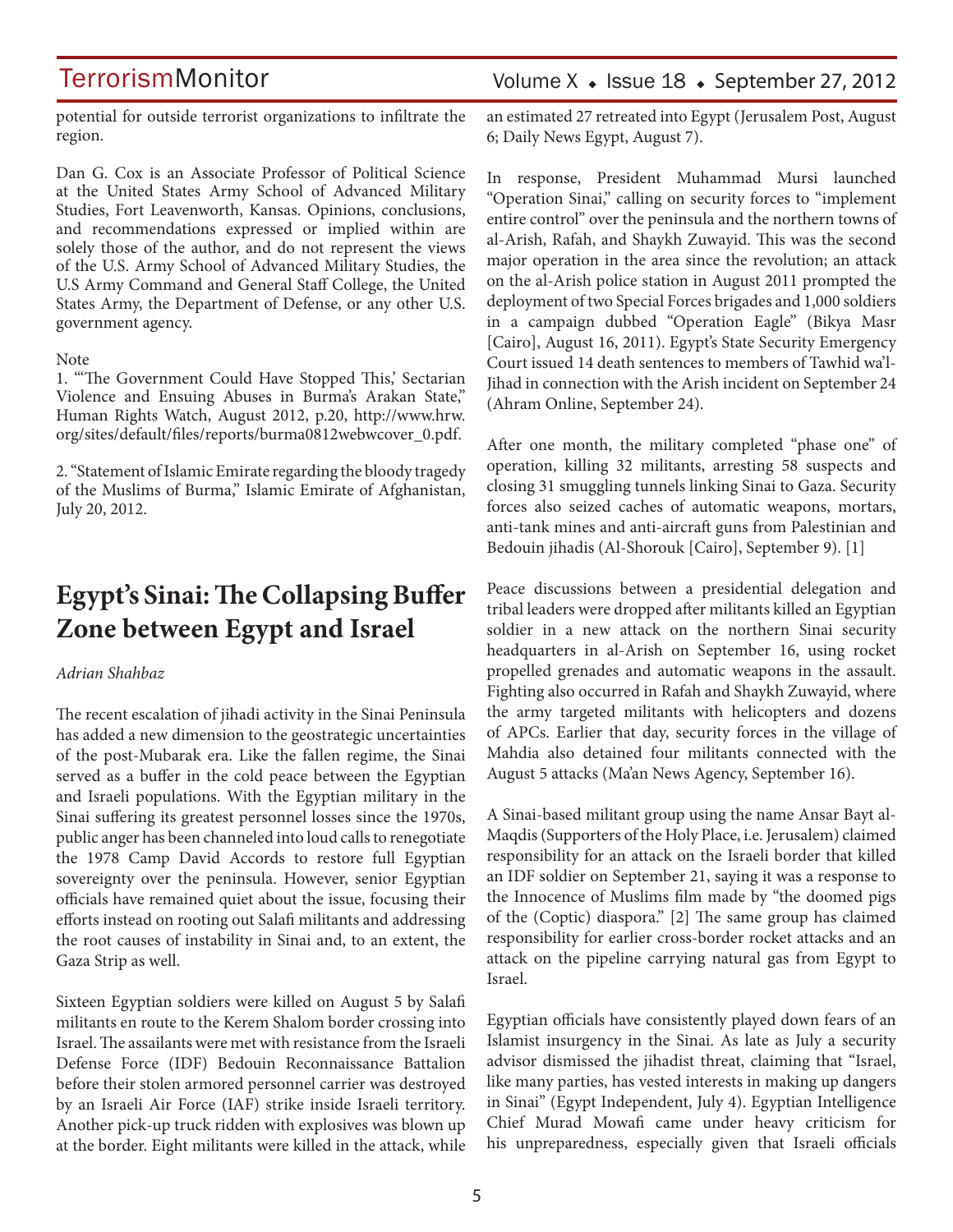publically warned of an increased threat in a travel alert issued to its citizens. Mowafi admitted he had "detailed information about the attack, but we never imagined that a Muslim would kill a Muslim on the hour of breaking the fast in Ramadan" (Bikya Masr, August 7). Commenting in the aftermath of the unprecedented attack, Israeli Defense Minister Ehud Barak expressed his condolences and hoped the incident would serve as a "wake-up call for the Egyptians to take matters into their own hands" (Ha'aretz, August 6, 2012).

President Mursi exploited public anger to sack Mowafi and a dozen senior military leaders, including Defense Minister and Supreme Council of the Armed Forces (SCAF) Chairman Muhammad Hussein Tantawi, Armed Forces Chief-of-Staff Sami Enan and the heads of the navy, air force and air defense (Ahram Online, August 14). The moves prompted fears in Israel that a reshuffled SCAF hierarchy under the control of the Muslim Brotherhood would not be as cooperative with Israel (Times of Israel, August 12). However, Mursi has continuously stressed his intention to respect all international agreements (Bikya Masr, August 7). In addition, Israeli Defense Minister Ehud Barak has confirmed that the two countries continue to consult with each other regarding additional troop placements in the Sinai under the "Agreed Activities Mechanism" overseen by the Multinational Forces and Observers (MFO) (Arutz Sheva, September 9; for Egyptian-Israeli tensions and the MFO, see Terrorism Monitor, May 18). Reacting to persistent calls from Egypt to amend the treaty, Israeli Foreign Minister Avigdor Liberman stated: "There is no chance Israel will agree to any kind of change" (Times of Israel, September 23).

In the long term, Egyptian officials are keen to stamp out the root causes of the lawlessness and instability in the Sinai. Prime Minister Hisham Qandil has pledged to provide \$ 270 million to support development projects in the area, an unfulfilled promise of former presidents Anwar Sadat and Hosni Mubarak. In an attempt to draw the Bedouin away from smuggling and other illicit activities the government will also review proposals for free trade zones in Rafah, al-Arish, and Nuweiba (Egypt State Information Service, September 4).

The current troubles in the Sinai are largely a spillover of insecurity, desperation, and economic deprivation in the Gaza Strip. To stifle the dangerous flow of arms, extremist ideology and Palestinian militants into Sinai, all parties (including Egypt, Fatah, Hamas, and Israel) will need to work to address the ongoing economic blockade of Gaza and the Palestinian Authority's political crisis. Using its contacts with Hamas, Egypt will use the opening of Rafah

## TerrorismMonitor Volume X + Issue 18 + September 27, 2012

border as a bargaining chip to push for further Palestinian reconciliation in the run-up to future Palestinian Authority elections. However, Egypt will be careful not to provoke Israel into permanently closing the Kerem Shalom border crossing between Gaza and Israel, which would essentially transfer full responsibility over Gaza to Egypt.

The August 5 attacks highlighted the neglect of Egyptian security forces towards the threat of Salafi militancy in the Sinai Peninsula. Efforts to re-establish control over the buffer zone resurrected traditional grievances in all parties to the conflict. As "Operation Sinai" enters its second phase, more efforts to alleviate some of the deep grievances of the Bedouin population will be needed, as well as longterm steps to address the unsustainable situation in Gaza. Politicians from all sides will look to secure a breakthrough that could ease popular Egyptian pressure to renegotiate the Camp David Accords, particularly since the Military Annex to the Accords already provides the necessary mechanisms to address the current crisis through mutual consultations. In the absence of an Egyptian political and military apparatus to guarantee peace, both sides would benefit from Sinai's return as a strategic and symbolic buffer zone.

#### Notes:

1. For detailed information on the composition and causes of Salafist militancy in the Sinai, see Andrew McGregor, "Has al-Qaeda Opened a New Chapter in the Sinai Peninsula?" Jamestown Foundation Hot Issues, August 17, 2011. 2. Jama'at Ansar Bayt al-Maqdis, "Adopting the Friday Attack

on the Jews (Ghazwa of chastisement of who offended the beloved Prophet)," Ansar1.info, September 22, 2012.

*Adrian Shahbaz is a freelance Middle East analyst and contributing writer at Fair Observer, an international affairs website.*

## **After the Strike: Tactics and Strategies of the Iranian Retaliation**

### *Andrew McGregor*

Let's begin with the assumption that Israel can overcome the logistical and political hurdles involved in mounting an attack on Iran's nuclear development facilities, either unilaterally or in cooperation with the United States. Unlike earlier strikes on Syrian and Iraqi nuclear facilities, Iran will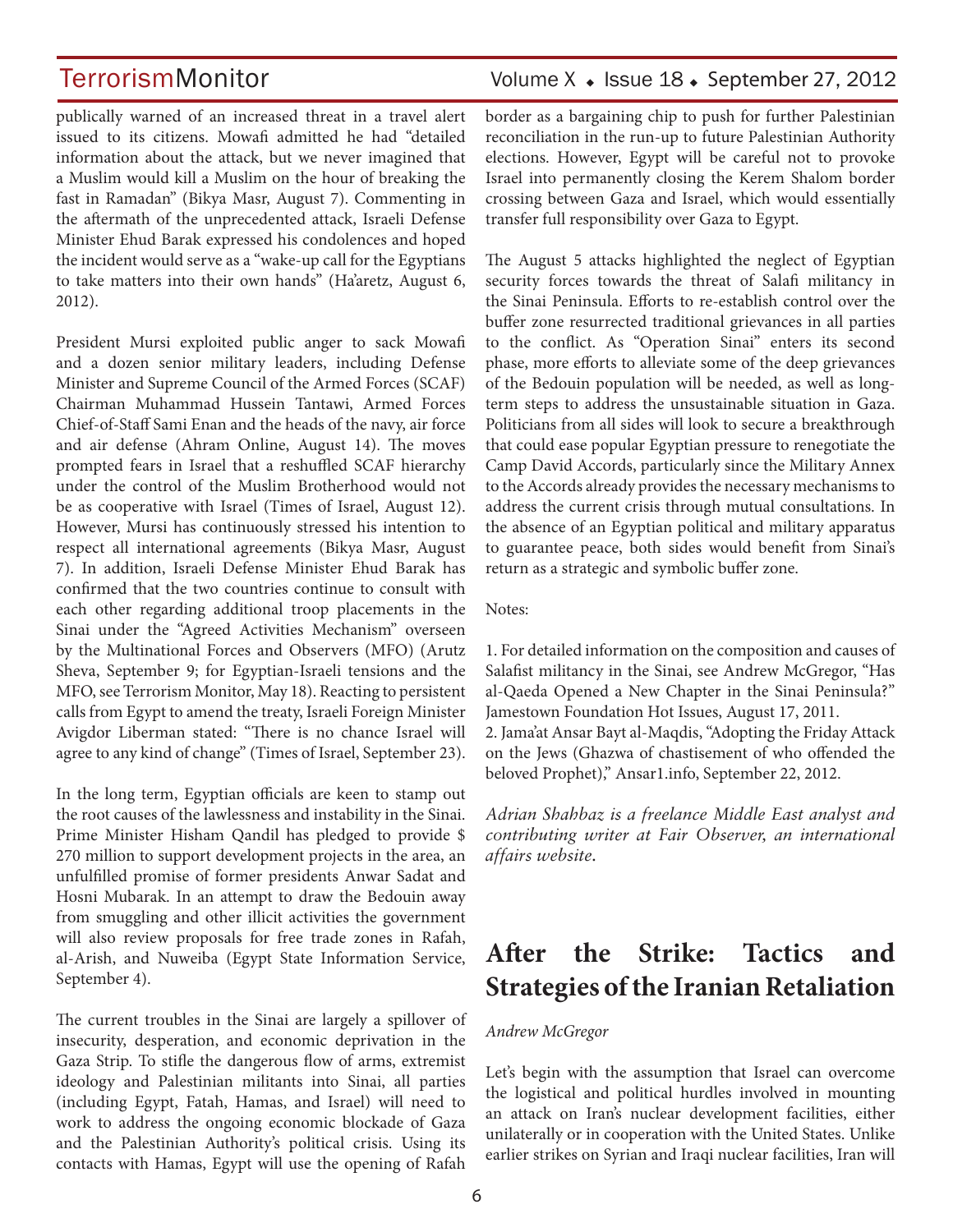certainly retaliate for any attack on its soil. Given that both Israel and the United States, individually or in combination, could easily subdue the armed forces available to the Islamic Republic, what forms could Iranian retaliation take?

Rather than play the victim in its dispute with Israel, Iran has taken an aggressive tone in its response to threats of a military strike. On September 19 Iranian Defense Minister Brigadier General Ahmad Vahidi suggested that Israel was trying to cover up domestic problems by pursuing the rhetoric of war, adding that Iran is "able to wipe the [Israeli] regime off the scene" with its defensive capabilities (IRNA September 19; Fars News Agency, September 20). Vahidi and other Iranian leaders have been taking advantage of the annual "Week of Sacred Defense" commemoration of the Islamic Republic's war with Iraq in the 1980s to remind interested parties of Iran's successful eight year defense against the U.S. supported Iraqi regime of Saddam Hussein (Trend.az, September 22). However, such rhetoric is common from Iranian sources; the question remains as to whether Iran can back up its threats of massive retaliation.

### **The Missile Response**

With a direct land-based retaliatory attack on Israel rendered impossible by geography and military considerations, Iran's best chance for a direct blow to Israel lies in the possibility of Iranian long-range ballistic missiles penetrating Israel's Arrow anti-ballistic-missile system and the much-heralded Iron Dome missile defense system. While the latter system has proved effective, its main weakness is its expense and inability to bring down more than a percentage of a mass missile barrage. Bringing down a cheap homemade rocket from Gaza can cost far more than the potential damage the rocket could inflict. Potential opponents of Israel such as Hezbollah now possess enhanced missile capabilities that make strikes on Tel Aviv and other urban centers in Israel a genuine possibility. A barrage of cheaper or smaller rockets from several directions at once might sufficiently tax Israel's air defense systems to allow an Iranian ballistic missile with a conventional or non-conventional warhead to penetrate Israeli defense systems. Besides the surface-to-surface Sejjil missiles and medium-range Shahab-3 ballistic missile with a range of up to 2,000 km, Iran has recently deployed upgraded versions of its twenty-year-old Zelzal rockets, which have a range of 300 km. To prepare for possible missile attacks on Israel a joint U.S.-Israeli missile defense exercise is expected to be held later this fall after the operation was delayed earlier this year (Financial Times, September 17). Militants based in Hamas-ruled Gaza, Israel's weakest opponent, continue to fire missiles across the Israeli border despite scores of air raids, assassinations and even a 2009 deterrent raid that killed upwards of 1300 people.

According to Commander of the Islamic Revolutionary Guard Corps (IRGC) Major-General Muhammad-Ali Aziz Jaafari, the U.S. military presence in the region will actually work against them as it brings U.S. military targets within range of Iranian counter-strikes (Tehran Times, September 16). General Jaafari has revealed that Iran does not believe Israel will succeed in persuading the United States to join in an attack on Iran but will nevertheless hold the United States responsible for any strike on its nuclear or military facilities (al-Sharq al-Awsat, September 21). Jaafari also remains confident of Iran's ability to carry out effective missile strikes on Israel: "I think nothing will remain of Israel (should it attack Iran). Given Israel's small land area and its vulnerability to a massive volume of Iran's missiles, I don't think any spot in Israel will remain safe" (Fars News Agency, September 16).

### **Iranian Air Defense**

Iran's ancient assembly of obsolete Soviet and Americanbuilt warplanes would be quick work for modern Israeli or American aircraft and would therefore be unlikely to be deployed in a conflict with these nations. However, if Israel were to conduct a unilateral attack, their aircraft would experience moments of vulnerability during the mid-air refueling required to get their aircraft to Iranian targets and back. Israel has conducted air exercises designed to counter such threats.

After the recent "successful testing" of Iran's Ra'd air defense system, IRGC Brigadier General Amir Ali Hajizadeh said the system "has been manufactured with the aim of confronting [hostile] U.S. aircraft and can hit targets at a distance of 50 kilometers and at an altitude of 75,000 feet (22,860 meters)" (Tehran Times, September 24). The Iranian-built Ra'd system has not been used in a combat situation and will be subject to countermeasures available to Israeli or American aircraft, but unlike Qaddafi, Iran's military and political leaders are not likely to hesitate to give the order to fire on foreign aircraft in Iranian airspace.

### **Asymmetric Responses**

Attacks on Israeli facilities, institutions or individuals around the world by the IRGC, Iranian sympathizers or even other elements taking advantage of the situation to press their own political agendas would threaten to spread a potential conflict far beyond the Middle East. A covert war between Israel and Iran is already underway and can be easily intensified in the event of open conflict. This represents an open-ended threat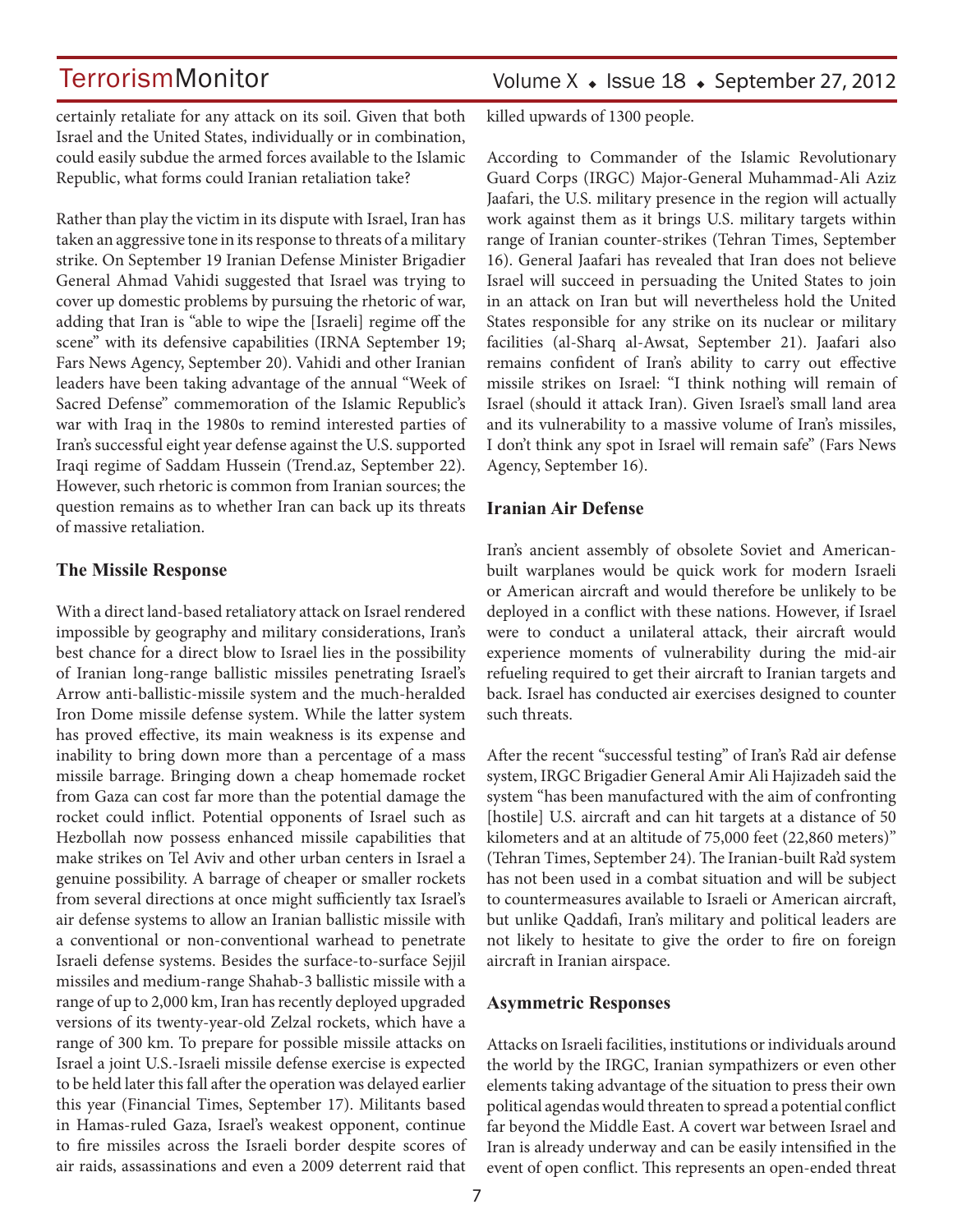## TerrorismMonitor Volume X + Issue 18 + September 27, 2012

that cannot be dealt with simply through the application of overwhelming airpower or incursions by land forces.

In the event of an attack on Iran, Iranian sympathizers and government agents will agitate public opinion in Muslim capitals around the world, fuelling international condemnation of Iran's attackers through violent demonstrations and attacks on Israeli and American institutions. Should such attacks turn bloody through the efforts of security agencies to restore order these disturbances could take on a life of their own, creating security issues and diplomatic crises that would sap public will to pursue a war or create internal political dissent. Recent anti-American demonstrations in the Middle East have demonstrated that regional governments may lack the will or the ability to restrain an anti-Western backlash.

### **The Naval Response**

Most of the Iranian naval response would be in the hands of the smaller missile-equipped boats of the highly-trained and motivated Islamic Revolutionary Guards Corps Navy (IRGCN) rather than the conventional and often outdated ships of the regular Iranian Navy.

Iran's oft-stated intention of closing the Strait of Hormuz to commercial traffic, primarily oil shipments, is no secret. According to General Jaafari: "If a war breaks out where one side is Iran and the other side is the West and the U.S., it's natural that a problem should occur in the Strait of Hormuz. Export of energy will be harmed. It's natural that this will happen" (Fars News Agency, September 16).

Though it is frequently pointed out that Iran would itself suffer greatly by closing the Strait, it is likely that the Iranian command has recognized that in the event of a war Iranian oil could only be shipped with U.S. sufferance. With the United States unlikely to be so generous, the Iranian command may have come to the conclusion it has nothing to lose by closing the Strait, which would at least bring international pressure to bear on finding a quick resolution to the conflict. Domestic support for a U.S. role in the conflict could falter as rapidly rising petroleum prices drive a fragile economy into recession. Of course closing the Strait is not without risk and could incite the entry of the most affected countries (Kuwait, Iraq, Oman and Qatar) into a larger Sunni Arab – Shiite Iranian conflict.

Speedboat attacks could cause a certain amount of mayhem in the narrow confines of the Straits, but are unlikely threaten U.S. naval ships in any significant way. Analogies to the 2000 USS Cole attack are meaningless; if the Cole had been on security alert or felt endangered by the skiff approaching its side the smaller craft would have been quickly blown out of the water. With air surveillance support, American warships have ample short-range defenses to deal with aggressive craft should they succeed in coming within attacking range. Rather than attack warships, Iran's fleet of small missile boats would be better employed in attacking civilian shipping in the Gulf. Attacks on oil tankers in particular would cause economic havoc in the international markets.

In the last few months the United States has doubled the number of minesweepers it maintains in the Gulf, sent a second aircraft carrier to the region two months ahead of schedule and deployed the USS Ponce, an amphibious transport dock that can be used as a staging base for Special Forces operations or as a carrier for MH-53 helicopters in a minesweeping role (Financial Times, September 17).

A large-scale de-mining exercise, the September 16-27 International Mine Countermeasures Exercise (IMCMEX), involving ships from the United States, Britain, Japan, France, Jordan, Yemen and other nations was designed to test a variety of anti-mine techniques to address the Iranian threat to close the vital Strait of Hormuz with fixed or floating mines (Hurriyet, September 17). General Jaafari downplayed the significance of the exercise (at least in public), describing it as "defensive" in nature: "We don't perceive any threats from it" (Reuters, September 17).

### **Soft Warfare**

Iran's response will not be limited to military activities. An important part of its strategic planning is dedicated to Iran's "Soft War" concept, which describes an alternative form of warfare that, in the hands of Iran's enemies, is dedicated to eroding the legitimacy of the Islamic republic by changing the cultural and Islamic identity of Iranian society. To handle Iran's response to such attacks, a special "Unit of the Soft War" (Setad-e Jang-e Narm) was created in 2011 as a branch of the Basiji militia. Iranian Soft War counter-measures include propaganda, education, media manipulation and the management of electronic information access (for a full description of the "Soft War" concept, see Terrorism Monitor, June 12, 2010). General Jaafari remarked in early September that soft warfare was more dangerous than conventional warfare and urged university and seminary students and faculty to prepare to deal with the soft warfare strategy employed by Iran's enemies (Tehran Times, September 2).

Social Networking may provide a unique and innovative way of organizing hundreds or even thousands of points of simultaneous resistance to an attack on Iran in a variety of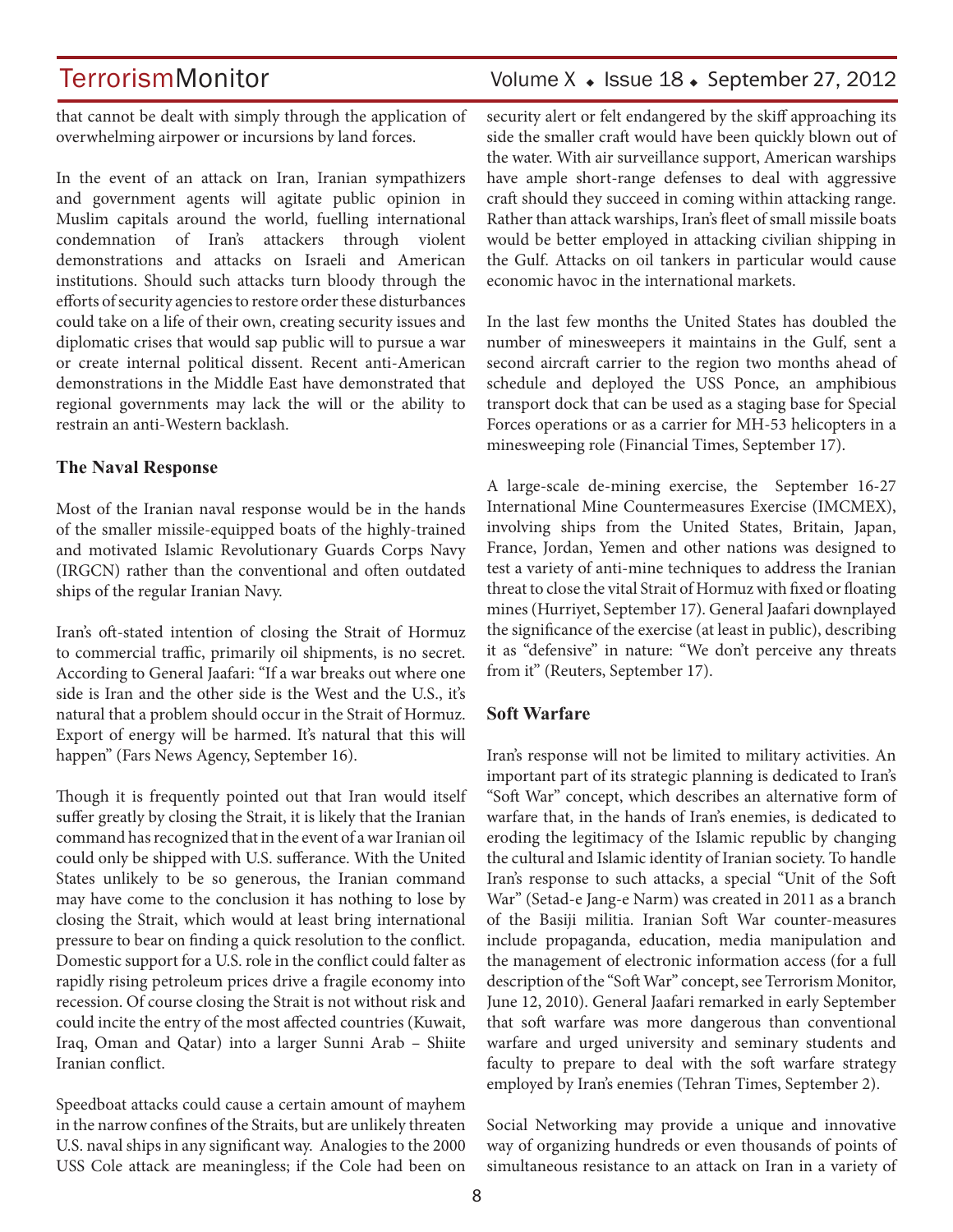Volume  $X \triangleleft$  Issue 18  $\triangleleft$  September 27, 2012

forms ranging from public demonstrations to civil resistance to armed activities or terrorist attacks. The drawn-out nature of the dispute over Iran's nuclear capabilities and intent has allowed Iran's global intelligence network to prepare a broad "soft warfare" response to any attack.

## **Border Defense**

In the event of land-based incursions into Iran, the Deputy Commander of the Iranian Army, Brigadier General Abdolrahim Mousavi, has promised Iran's borders will be defended by a combination of the regular Iranian Army, the IRGC and the Basiji Force (a lightly-armed but highly motivated militia) (Press TV, September 23).

Iran enhanced its border defenses in March with the introduction of the Shaparak (Butterfly) unmanned aerial vehicle (UAV), though the drone has an operational radius of only 31 miles and a flight time of three and a half hours. Since then Iran has added the Shaed-129, which can remain in the air for 24 hours and deliver strikes with its Sadid missiles (Fars News Agency, September 16). The most important drone in the Iranian arsenal is the Karrar (Striker), a turbojet-powered drone capable of long-range reconnaissance and attack missions with a flight range of 1,000 km at low or high altitudes. The four-meter long drone can be deployed on the back of a truck to a ground-launch position where it can be fired with the aid of a jet-fuelled take-off system (see Terrorism Monitor Brief, November 25, 2010; Ressalat [Tehran], August 23, 2010; Vatan-e Emrooz [Tehran], August 23, 2010).

## **Possible Foreign Support for Iran**

In observing the current North American coverage of the approaching crisis it is easy to assume that the whole world, or most of it, is resolutely opposed to Iran. This, however, is not the case, as shown by the 120 nations that attended the Non-Aligned Movement conference held in early September in Tehran despite calls from Western nations for a boycott. Iran is aware of the political value even a defeat could have for the Islamic Republic in the international arena. As suggested in a feature carried by Iran's state-owned Press TV: "In the impossible event that all goes well for Israel on the battlefield, the suffering of the people of Iran would probably shame the world into turning against Zionism even more sharply than the world turned against apartheid in the 1980s" (Press TV, September 21).

In the state of heightened tension and trepidation that would follow an Israeli attack, incidents that might otherwise be dealt with at an appropriate level could easily precipitate a chain of events leading to the entry of other nations or militant groups into a wider war. Following a series of international incidents, Turkey's ruling AKP government has gone from shifted from being Israel's military ally to an increasingly hostile neighbor. Ankara is seriously disturbed by Iran's role in Syria and demonstrated its dissatisfaction by recently keeping Iran's national security chief cooling his heels for half an hour prior to a meeting in the office of Turkish Prime Minister Recep Tayyip Erdogan. Nevertheless, in the unpredictable environment that would emerge from an Israeli attack on Iran it is entirely possible that some incident could drag Turkey into a larger war, whether as a result of a government decision, national security concerns or popular pressure. While Israel displays little respect for the militaries of Iran or the Arab world, Turkey's powerful, well-trained, well-armed and battle-experienced armed forces are another matter. Certainly, as a NATO member, an entry into the conflict by Turkey could immeasurably complicate the entire situation.

With a large Palestinian population and a growing Islamist movement, Jordan represents another Israeli neighbor that might find itself hard-pressed to resist popular pressure to retaliate in some form if Israel attacks Iran, possibly by annulling its peace treaty with Israel. Jordan is pursuing its own nuclear power program, which is much needed as a dependable replacement for unreliable natural gas supplies from Egypt and to fuel desalinization plants required to provide the arid nation with water. Jordan's King Abdullah II recently complained that: "strong opposition to Jordan's nuclear energy program is coming from Israel… When we started going down the road of nuclear energy for peaceful purposes, we approached some highly responsible countries to work with us. And pretty soon we realized that Israel was putting pressure on those countries to disrupt any cooperation with us" (AFP, September 12).

So long as the volatility in Syria and the Sinai continues, there is ample opportunity for unintentional clashes or planned provocations to light the charge for a wider conflict. Under Egypt's new Muslim Brotherhood government there is daily discussion of revising or even abandoning Egypt's threedecade-old peace treaty with Israel. If Israel became entangled in battling Gaza militants or dealing with a new Palestinian intifada in the West Bank there would be enormous pressure both on the street and in the halls of government for Egypt to provide a military response. Hezbollah's success in the 2006 summer war changed attitudes in the Middle East. The once-common perception of an invincible Israel with unlimited military and logistical support from the world's largest superpower has not existed since Israel's failed effort